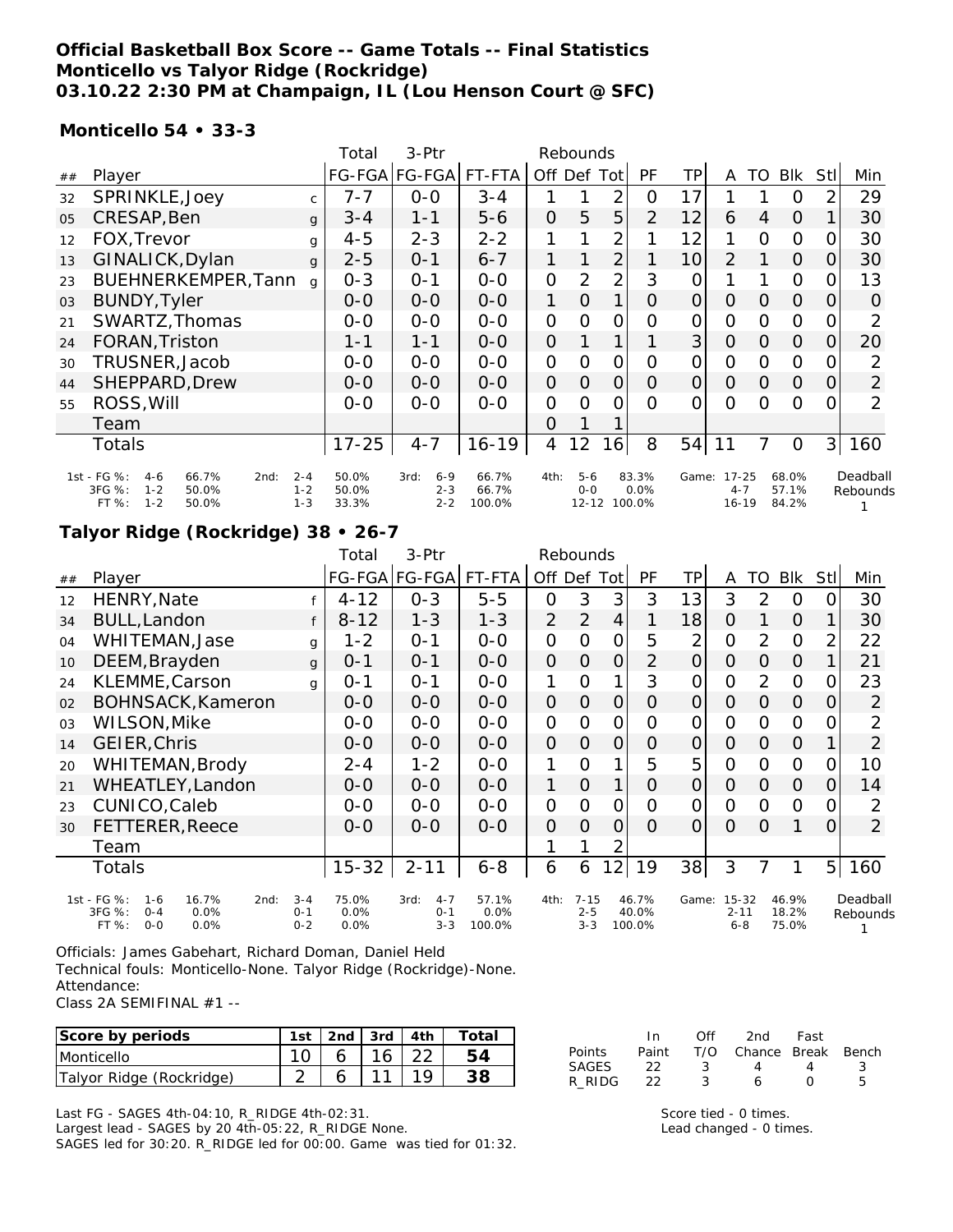## **Monticello vs Talyor Ridge (Rockridge) 03.10.22 2:30 PM at Champaign, IL (Lou Henson Court @ SFC) 1st PERIOD Play-by-Play (Page 1)**

|      |          |                | Time Score Margi HOME/VISITOR          | Time Score Margi HOME/VISITOR |       |     |        |              |       |
|------|----------|----------------|----------------------------------------|-------------------------------|-------|-----|--------|--------------|-------|
| 07:4 |          |                | TURNOVR by KLEMME, Carson              |                               |       |     |        |              |       |
| 07:0 |          |                | MISSED JUMPER by BUEHNERKEMPER, Tanne  |                               | In    | Off | 2nd    | Fast         |       |
| 07:0 |          |                | REBOUND (DEF) by HENRY, Nate           | 1st period-only               | Paint | T/O | Chance | <b>Break</b> | Bench |
| 06:4 |          |                | MISSED 3 PTR by HENRY, Nate            | Monticello                    | 4     | 3   | 0      | 0            | 0     |
| 06:4 |          |                | REBOUND (DEF) by CRESAP, Ben           | Talyor Ridge (Rockridge)      | 2     | 0   | 0      | 0            | 2     |
| 06:2 | $0 - 3$  | V <sub>3</sub> | GOOD! 3 PTR by FOX, Trevor             |                               |       |     |        |              |       |
| 06:2 |          |                | ASSIST by CRESAP, Ben                  |                               |       |     |        |              |       |
| 06:0 |          |                | MISSED 3 PTR by WHITEMAN, Jase         |                               |       |     |        |              |       |
| 06:0 |          |                | REBOUND (OFF) by KLEMME, Carson        |                               |       |     |        |              |       |
| 05:5 |          |                | MISSED JUMPER by HENRY, Nate           |                               |       |     |        |              |       |
| 05:5 |          |                | REBOUND (DEF) by BUEHNERKEMPER, Tanner |                               |       |     |        |              |       |
| 05:4 |          |                | MISSED 3 PTR by BUEHNERKEMPER, Tanner  |                               |       |     |        |              |       |
| 05:4 |          |                | REBOUND (DEF) by BULL, Landon          |                               |       |     |        |              |       |
| 05:1 |          |                | MISSED 3 PTR by BULL, Landon           |                               |       |     |        |              |       |
| 05:1 |          |                | REBOUND (DEF) by CRESAP, Ben           |                               |       |     |        |              |       |
| 05:0 |          |                | TURNOVR by CRESAP, Ben                 |                               |       |     |        |              |       |
| 05:0 |          |                | STEAL by WHITEMAN, Jase                |                               |       |     |        |              |       |
| 04:5 |          |                | <b>TURNOVR by HENRY, Nate</b>          |                               |       |     |        |              |       |
| 04:5 |          |                | STEAL by CRESAP, Ben                   |                               |       |     |        |              |       |
| 04:5 |          |                | FOUL by HENRY, Nate (P1T1)             |                               |       |     |        |              |       |
| 04:5 |          |                | MISSED FT SHOT by CRESAP, Ben          |                               |       |     |        |              |       |
| 04:5 |          |                | REBOUND (OFF) by (DEADBALL)            |                               |       |     |        |              |       |
| 04:5 | $0 - 4$  | V <sub>4</sub> | GOOD! FT SHOT by CRESAP, Ben           |                               |       |     |        |              |       |
| 04:3 |          |                | TURNOVR by WHITEMAN, Jase              |                               |       |     |        |              |       |
| 04:3 |          |                | STEAL by SPRINKLE, Joey                |                               |       |     |        |              |       |
| 04:2 |          |                | FOUL by WHITEMAN, Jase (P1T2)          |                               |       |     |        |              |       |
| 03:1 | $0-6$    | $V_6$          | GOOD! JUMPER by SPRINKLE, Joey         |                               |       |     |        |              |       |
| 03:1 |          |                | ASSIST by BUEHNERKEMPER, Tanner        |                               |       |     |        |              |       |
| 02:4 | $2-6$    | V <sub>4</sub> | GOOD! JUMPER by WHITEMAN, Brody [PNT]  |                               |       |     |        |              |       |
| 02:2 |          |                | FOUL by WHITEMAN, Jase (P2T3)          |                               |       |     |        |              |       |
| 02:2 |          |                | TIMEOUT media                          |                               |       |     |        |              |       |
| 01:1 | $2 - 8$  | $V_6$          | GOOD! LAYUP by SPRINKLE, Joey [PNT]    |                               |       |     |        |              |       |
| 01:1 |          |                | ASSIST by GINALICK, Dylan              |                               |       |     |        |              |       |
| 00:4 |          |                | MISSED 3 PTR by KLEMME, Carson         |                               |       |     |        |              |       |
| 00:4 |          |                | REBOUND (DEF) by (TEAM)                |                               |       |     |        |              |       |
| 00:0 | $2 - 10$ | $V_8$          | GOOD! LAYUP by GINALICK, Dylan [PNT]   |                               |       |     |        |              |       |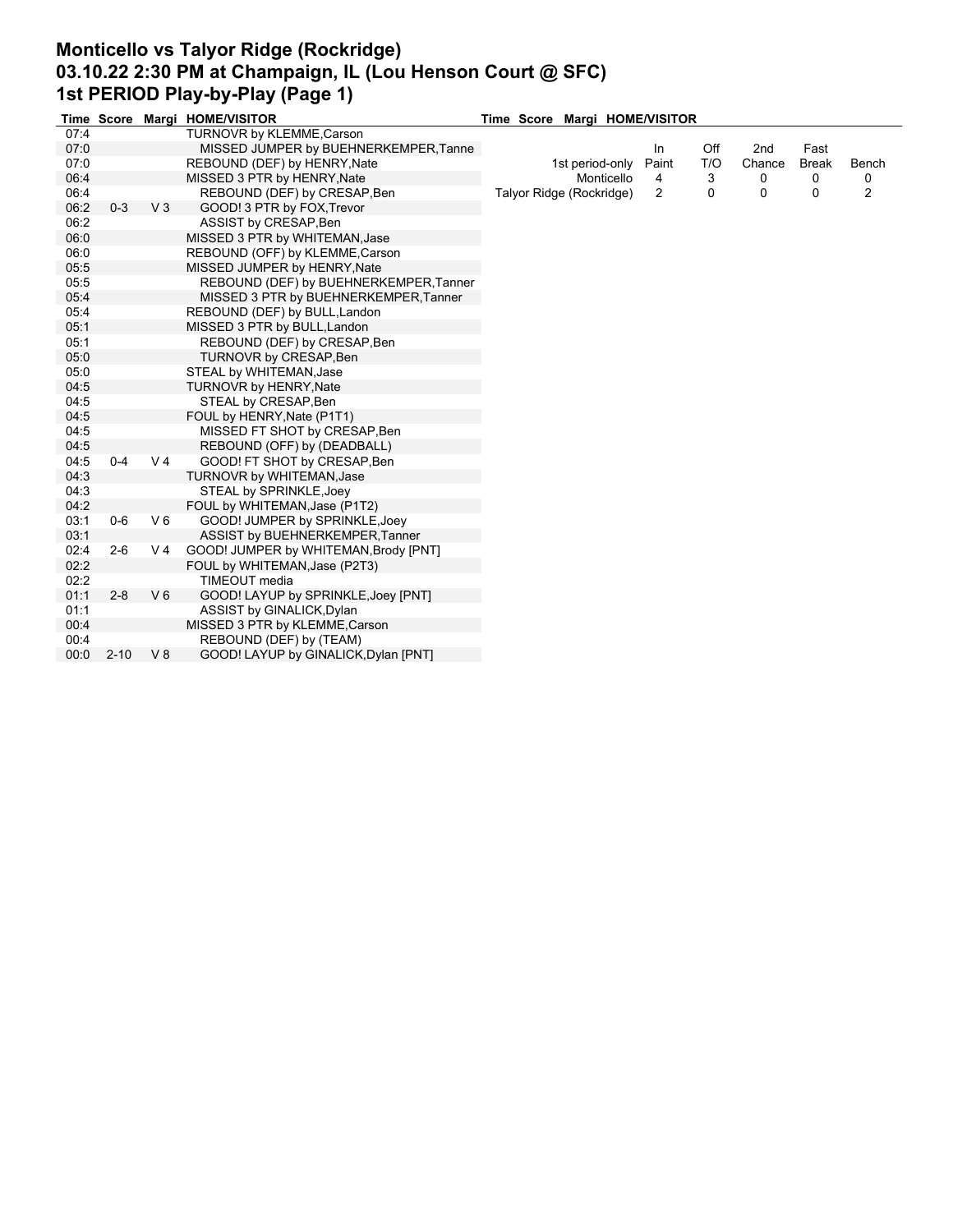# **Monticello vs Talyor Ridge (Rockridge) 03.10.22 2:30 PM at Champaign, IL (Lou Henson Court @ SFC) 2nd PERIOD Play-by-Play (Page 1)**

|      |          |                | Time Score Margi HOME/VISITOR        | Time Score Margi HOME/VISITOR |       |     |        |              |          |
|------|----------|----------------|--------------------------------------|-------------------------------|-------|-----|--------|--------------|----------|
| 06:5 |          |                | FOUL by HENRY, Nate (P2T4)           |                               |       |     |        |              |          |
| 06:0 |          |                | MISSED 3 PTR by FOX, Trevor          |                               | In    | Off | 2nd    | Fast         |          |
| 06:0 |          |                | REBOUND (OFF) by FOX, Trevor         | 2nd period-only               | Paint | T/O | Chance | <b>Break</b> | Bench    |
| 05:5 |          |                | FOUL by WHITEMAN, Brody (P1T5)       | Monticello                    | 2     | 0   |        | 0            | 0        |
| 05:0 |          |                | FOUL by WHITEMAN, Brody (P2T6)       | Talyor Ridge (Rockridge)      | 4     | 0   | 2      | 0            | $\Omega$ |
| 05:0 | $2 - 11$ | V <sub>9</sub> | GOOD! FT SHOT by SPRINKLE, Joey      |                               |       |     |        |              |          |
| 05:0 |          |                | MISSED FT SHOT by SPRINKLE, Joey     |                               |       |     |        |              |          |
| 05:0 |          |                | REBOUND (DEF) by HENRY, Nate         |                               |       |     |        |              |          |
| 04:4 | $4 - 11$ | V <sub>7</sub> | GOOD! LAYUP by BULL, Landon [PNT]    |                               |       |     |        |              |          |
| 04:2 |          |                | FOUL by KLEMME, Carson (P1T7)        |                               |       |     |        |              |          |
| 04:2 |          |                | MISSED FT SHOT by GINALICK, Dylan    |                               |       |     |        |              |          |
| 04:2 |          |                | REBOUND (DEF) by BULL, Landon        |                               |       |     |        |              |          |
| 04:2 |          |                | FOUL by BUEHNERKEMPER, Tanner (P1T1) |                               |       |     |        |              |          |
| 04:1 |          |                | FOUL by BUEHNERKEMPER, Tanner (P2T2) |                               |       |     |        |              |          |
| 04:1 |          |                | MISSED FT SHOT by BULL, Landon       |                               |       |     |        |              |          |
| 04:1 |          |                | REBOUND (OFF) by (DEADBALL)          |                               |       |     |        |              |          |
| 04:1 |          |                | MISSED FT SHOT by BULL, Landon       |                               |       |     |        |              |          |
| 04:1 |          |                | REBOUND (DEF) by FORAN, Triston      |                               |       |     |        |              |          |
| 03:4 | $4 - 13$ | V <sub>9</sub> | GOOD! LAYUP by SPRINKLE, Joey [PNT]  |                               |       |     |        |              |          |
| 03:4 |          |                | ASSIST by CRESAP, Ben                |                               |       |     |        |              |          |
| 03:1 |          |                | MISSED 3 PTR by DEEM, Brayden        |                               |       |     |        |              |          |
| 03:1 |          |                | REBOUND (OFF) by BULL, Landon        |                               |       |     |        |              |          |
| 03:0 | $6 - 13$ | V 7            | GOOD! LAYUP by BULL, Landon [PNT]    |                               |       |     |        |              |          |
| 02:2 | $6 - 16$ | $V$ 10         | GOOD! 3 PTR by FOX, Trevor           |                               |       |     |        |              |          |
| 02:2 |          |                | ASSIST by CRESAP, Ben                |                               |       |     |        |              |          |
| 01:5 |          |                | <b>TIMEOUT MEDIA</b>                 |                               |       |     |        |              |          |
| 01:4 |          |                | TURNOVR by KLEMME, Carson            |                               |       |     |        |              |          |
| 01:4 |          |                | STEAL by SPRINKLE, Joey              |                               |       |     |        |              |          |
| 01:2 |          |                | MISSED JUMPER by GINALICK, Dylan     |                               |       |     |        |              |          |
| 01:2 |          |                | REBOUND (DEF) by (TEAM)              |                               |       |     |        |              |          |
| 00:5 | $8 - 16$ | V8             | GOOD! JUMPER by HENRY, Nate          |                               |       |     |        |              |          |
| 00:2 |          |                | TURNOVR by SPRINKLE, Joey            |                               |       |     |        |              |          |
| 00:2 |          |                | STEAL by BULL, Landon                |                               |       |     |        |              |          |
| 00:2 |          |                | <b>TURNOVR by HENRY, Nate</b>        |                               |       |     |        |              |          |
|      |          |                |                                      |                               |       |     |        |              |          |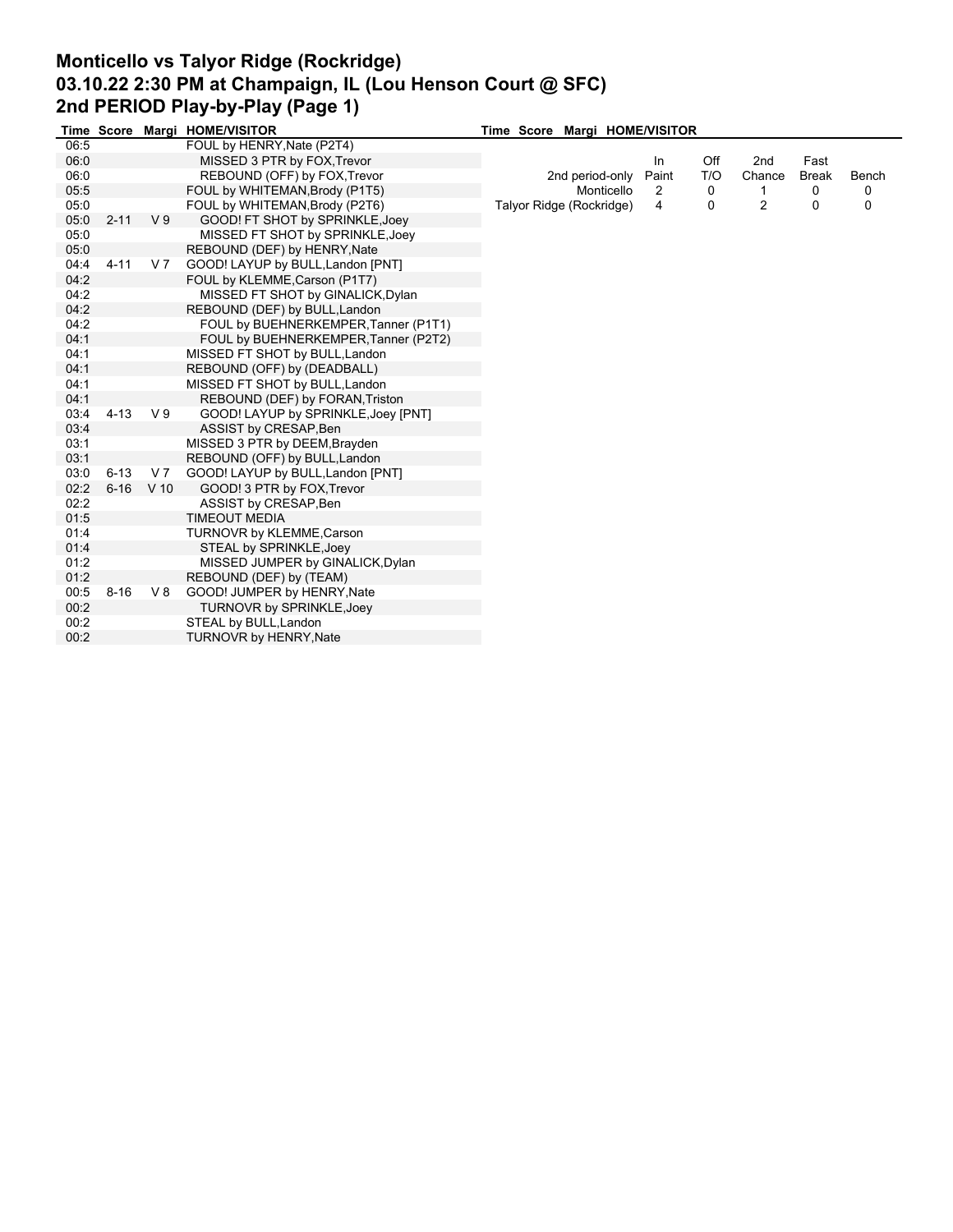## **Monticello vs Talyor Ridge (Rockridge) 03.10.22 2:30 PM at Champaign, IL (Lou Henson Court @ SFC) 3rd PERIOD Play-by-Play (Page 1)**

|       |                 |                 | Time Score Margi HOME/VISITOR            | Time Score Margi HOME/VISITOR |       |     |        |       |       |
|-------|-----------------|-----------------|------------------------------------------|-------------------------------|-------|-----|--------|-------|-------|
| 07:4  |                 |                 | MISSED LAYUP by HENRY, Nate              |                               |       |     |        |       |       |
| 07:4  |                 |                 | REBOUND (DEF) by BUEHNERKEMPER, Tanner   |                               | In    | Off | 2nd    | Fast  |       |
| 07:2  | $8 - 18$        | $V$ 10          | GOOD! LAYUP by SPRINKLE, Joey [PNT]      | 3rd period-only               | Paint | T/O | Chance | Break | Bench |
| 07:2  |                 |                 | <b>ASSIST by FOX, Trevor</b>             | Monticello                    | 6     | 0   | 3      | 0     | 3     |
| 06:4  | $10 - 18$       | V8              | GOOD! LAYUP by BULL, Landon [PNT]        | Talyor Ridge (Rockridge)      | 6     | 0   | 0      | 0     | 0     |
| 06:2  | 10-20           | $V$ 10          | GOOD! JUMPER by FOX, Trevor              |                               |       |     |        |       |       |
| 05:5  |                 |                 | TIMEOUT 30sec                            |                               |       |     |        |       |       |
| 05:4  |                 |                 | TURNOVR by WHITEMAN, Jase                |                               |       |     |        |       |       |
| 05:1  |                 |                 | FOUL by WHITEMAN, Brody (P3T1)           |                               |       |     |        |       |       |
| 05:0  |                 |                 | FOUL by CRESAP, Ben (P1T1)               |                               |       |     |        |       |       |
| 05:0  |                 |                 | TURNOVR by CRESAP, Ben                   |                               |       |     |        |       |       |
| 04:5  |                 |                 | <b>TURNOVR by BULL, Landon</b>           |                               |       |     |        |       |       |
| 04:2  |                 |                 | MISSED JUMPER by CRESAP, Ben             |                               |       |     |        |       |       |
| 04:2  |                 |                 | REBOUND (DEF) by HENRY, Nate             |                               |       |     |        |       |       |
| 04:2  |                 |                 | FOUL by FOX, Trevor (P1T2)               |                               |       |     |        |       |       |
|       | 04:2 11-20      | V <sub>9</sub>  | GOOD! FT SHOT by HENRY, Nate             |                               |       |     |        |       |       |
|       | 04:2 12-20      | V8              |                                          |                               |       |     |        |       |       |
|       |                 |                 | GOOD! FT SHOT by HENRY, Nate             |                               |       |     |        |       |       |
|       | 04:0 12-22      | V <sub>10</sub> | GOOD! JUMPER by GINALICK, Dylan [PNT]    |                               |       |     |        |       |       |
|       | 03:5 14-22      | V8              | GOOD! LAYUP by HENRY, Nate [PNT]         |                               |       |     |        |       |       |
| 03:4  |                 |                 | FOUL by DEEM, Brayden (P1T2)             |                               |       |     |        |       |       |
| 03:4  |                 |                 | <b>TIMEOUT MEDIA</b>                     |                               |       |     |        |       |       |
| 03:2  |                 |                 | FOUL by KLEMME, Carson (P2T3)            |                               |       |     |        |       |       |
| 03:1  |                 |                 | MISSED JUMPER by GINALICK, Dylan         |                               |       |     |        |       |       |
| 03:1  |                 |                 | REBOUND (OFF) by GINALICK, Dylan         |                               |       |     |        |       |       |
| 03:1  |                 |                 | FOUL by WHITEMAN, Jase (P3T4)            |                               |       |     |        |       |       |
| 03:0  |                 |                 | MISSED 3 PTR by GINALICK, Dylan          |                               |       |     |        |       |       |
| 03:0  |                 |                 | REBOUND (OFF) by SPRINKLE, Joey          |                               |       |     |        |       |       |
| 03:0  | 14-25 V 11      |                 | GOOD! 3 PTR by CRESAP, Ben               |                               |       |     |        |       |       |
| 03:0  |                 |                 | ASSIST by SPRINKLE, Joey                 |                               |       |     |        |       |       |
| 02:4  |                 |                 | MISSED JUMPER by BULL, Landon            |                               |       |     |        |       |       |
| 02:4  |                 |                 | REBOUND (DEF) by CRESAP, Ben             |                               |       |     |        |       |       |
| 02:2  |                 |                 | TURNOVR by GINALICK, Dylan               |                               |       |     |        |       |       |
| 02:2  |                 |                 | STEAL by WHITEMAN, Jase                  |                               |       |     |        |       |       |
| 02:2  |                 |                 | MISSED 3 PTR by HENRY, Nate              |                               |       |     |        |       |       |
| 02:2  |                 |                 | REBOUND (DEF) by CRESAP, Ben             |                               |       |     |        |       |       |
| 02:1  |                 |                 | FOUL by WHITEMAN, Brody (P4T5)           |                               |       |     |        |       |       |
| 02:1  | 14-26 V 12      |                 | GOOD! FT SHOT by CRESAP, Ben             |                               |       |     |        |       |       |
| 02:1  | 14-27 V 13      |                 | GOOD! FT SHOT by CRESAP, Ben             |                               |       |     |        |       |       |
|       | 01:5 16-27 V 11 |                 | GOOD! LAYUP by BULL, Landon [PNT]        |                               |       |     |        |       |       |
| 01:5  |                 |                 | FOUL by FORAN, Triston (P1T3)            |                               |       |     |        |       |       |
| 01:5  |                 |                 | 17-27 V 10 GOOD! FT SHOT by BULL, Landon |                               |       |     |        |       |       |
| 01:3  | 17-29 V 12      |                 | GOOD! LAYUP by SPRINKLE, Joey [PNT]      |                               |       |     |        |       |       |
| 01:3  |                 |                 | ASSIST by CRESAP, Ben                    |                               |       |     |        |       |       |
| 01:1  | 19-29           | $V$ 10          | GOOD! JUMPER by HENRY, Nate              |                               |       |     |        |       |       |
| 00:3  |                 |                 | FOUL by DEEM, Brayden (P2T6)             |                               |       |     |        |       |       |
| 00:00 | 19-32 V 13      |                 | GOOD! 3 PTR by FORAN, Triston            |                               |       |     |        |       |       |
| 00:0  |                 |                 | ASSIST by CRESAP, Ben                    |                               |       |     |        |       |       |
|       |                 |                 |                                          |                               |       |     |        |       |       |